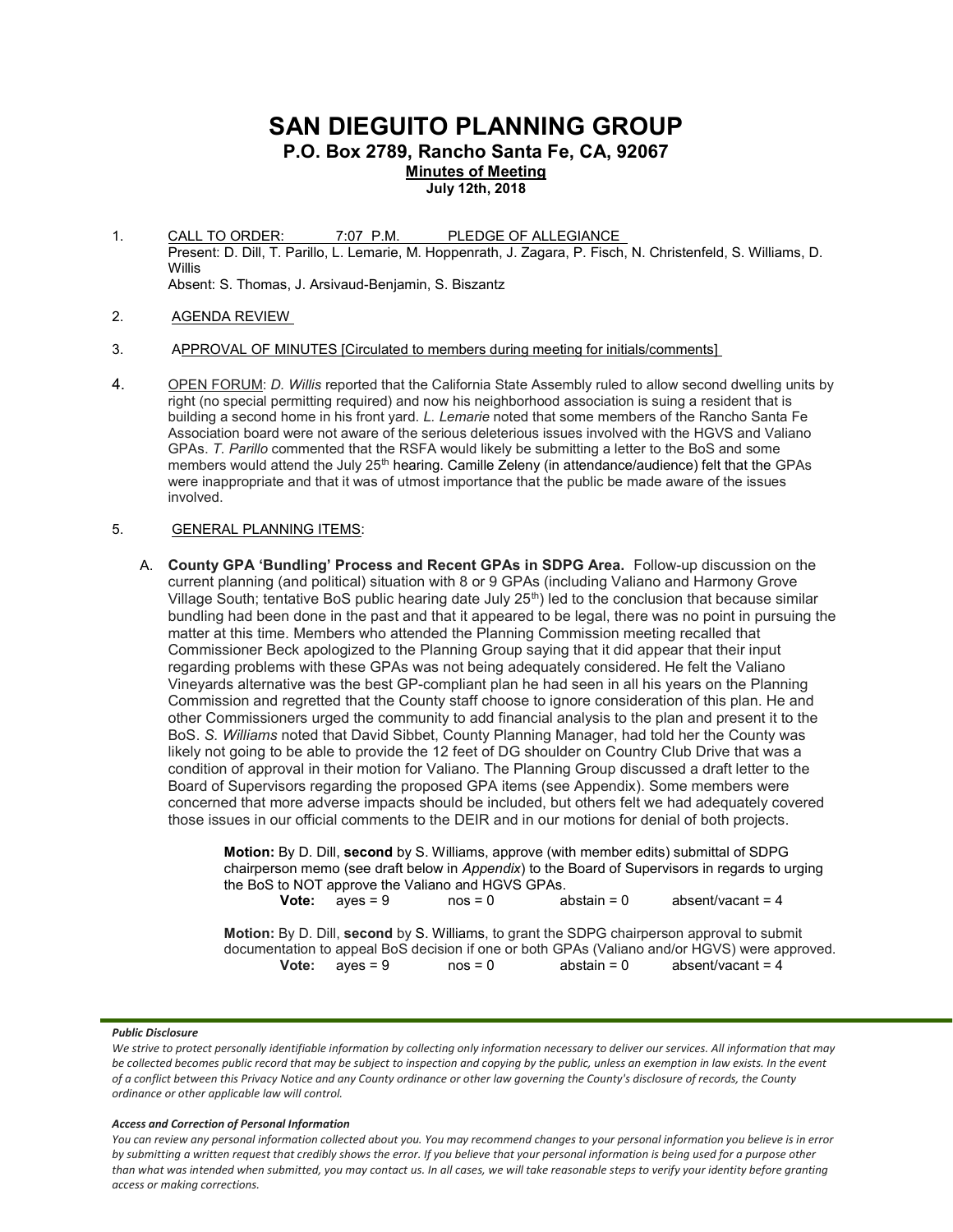- B. Harmony Grove Village Update. Discussion on various HGV issues; Country Club pedestrian crossing, Harmony Grove Road improvements, non-compliance of home construction builders/vendors, and waste water treatment facility lighting. SDPG Member: Susan Williams, 760- 212-3280. S. Williams reported that there has been some animosity between the developer and the new residents over issues at the wastewater treatment plant. Hours of operation should be limited to 7 am to 7 pm, but the noise of truck traffic around the facility early in the morning (before dawn) is disturbing nearby residents. She said the County and the neighbors had made some progress recently after involving code enforcement. In addition, the current lighting situation at the wastewater treatment plant is unacceptable, with strong lighting similar to that used at sporting events. Developer has ordered new lights but the temporary solution of taping plastic bags to the fixtures is not working. The developer will build the requested crosswalk on Country Club Drive at Rafter to allow residents of Canter Ridge safe access to the large public park. She reported that there may be some minor blasting noise while the developer makes required improvements to shoulder of Harmony Grove Road.
- C. 4S Ranch Industrial Park Parking Prohibition Zone. Discuss and vote on recommending to DPW implementation of an overnight parking prohibition zone on the streets within the 4S Ranch Business Park. Streets included Coastwood Road, Thornmint Court, Willow Court, Thornmint Road, except the southern side from Goldentop Rd to Mesamint Rd. Goldentop Road, except from the southern cul de sac to Thornmint Rd. No prohibition on Mesamint Road. Applicant: 4S Ranch Business HOA; HOA Representative: Khoa Nguyen, 619.550.6037; SDPG Member, Phil Fisch, 858- 592-6758. George Chial, president, 4S Ranch Business Park Association, discussed the growing problem of semi-trailer trucks, campers and commercial vehicles parked for greater than 72 hours on public streets in the business park. He felt it was a traffic safety concern, citing reduced visibility on business driveways on affected streets. He had consulted with the County department of Public Works and CHP, who said enforcement of the existing 72-hour limit was difficult. They suggested he ask for approval of "No Overnight Parking" signs on selected streets, with a time interval from 10 pm to 5 am daily. Phil Rath was retained to advise the Association and showed photos of trucks being repaired on public streets with tools and oil canisters clearly visible, as well as of attempts to transfer loads while blocking the street. He reported that most problem vehicles belonged to independent truckers. P Fisch told the group he had counted over 40 trucks parked on those roads. Khoa Nguyen supported the use of the signs. Liz Mullarkey, owner of Gyminny Kids, Inc, also on the board of directors of the association, said parking priority should be given to those who pay rents and mortgages in the business park. Clyde Marion of Hawthorne Machinery reported at least three accidents had occurred due to reduced visibility caused by trucks parking near business driveways. He was in favor of using the signs. Adrienne Navarra of Jerome's supported the use of the signs only if the streets surrounding their business were not included. She said they operated 24 hours a day and would take responsibility for enforcement of the 72-hour limit on those roads. D. Willis asked if all affected businesses were notified of the plan to use the signs, and *Phil Rath* said they had all been notified.

Motion: By P. Fisch, second by T. Parillo, to endorse proposed prohibition zone as presented.

Vote:  $ayes = 9$  nos = 0 abstain = 0 absent/vacant = 4

# 6. MAJOR PROJECTS AND LAND USE ITEMS:

A. Hacienda Santa Fe Senior Facility. Proposed project is located in the City of San Diego on the southeastern corner of Via de la Valle at El Camino Real. The developer will present an overview of the project with Q&A in preparation for the release of a draft EIR sometime in the first quarter of 2018. Project Developer: Milan Capital Management - Bret Bernard, AICP, Director of Planning & Development, 714-687- 0000, ext119; SDPG Member: Don Willis (858) 481-6922. Chris Nichelson gave a presentation of the

# Public Disclosure

## Access and Correction of Personal Information

We strive to protect personally identifiable information by collecting only information necessary to deliver our services. All information that may be collected becomes public record that may be subject to inspection and copying by the public, unless an exemption in law exists. In the event of a conflict between this Privacy Notice and any County ordinance or other law governing the County's disclosure of records, the County ordinance or other applicable law will control.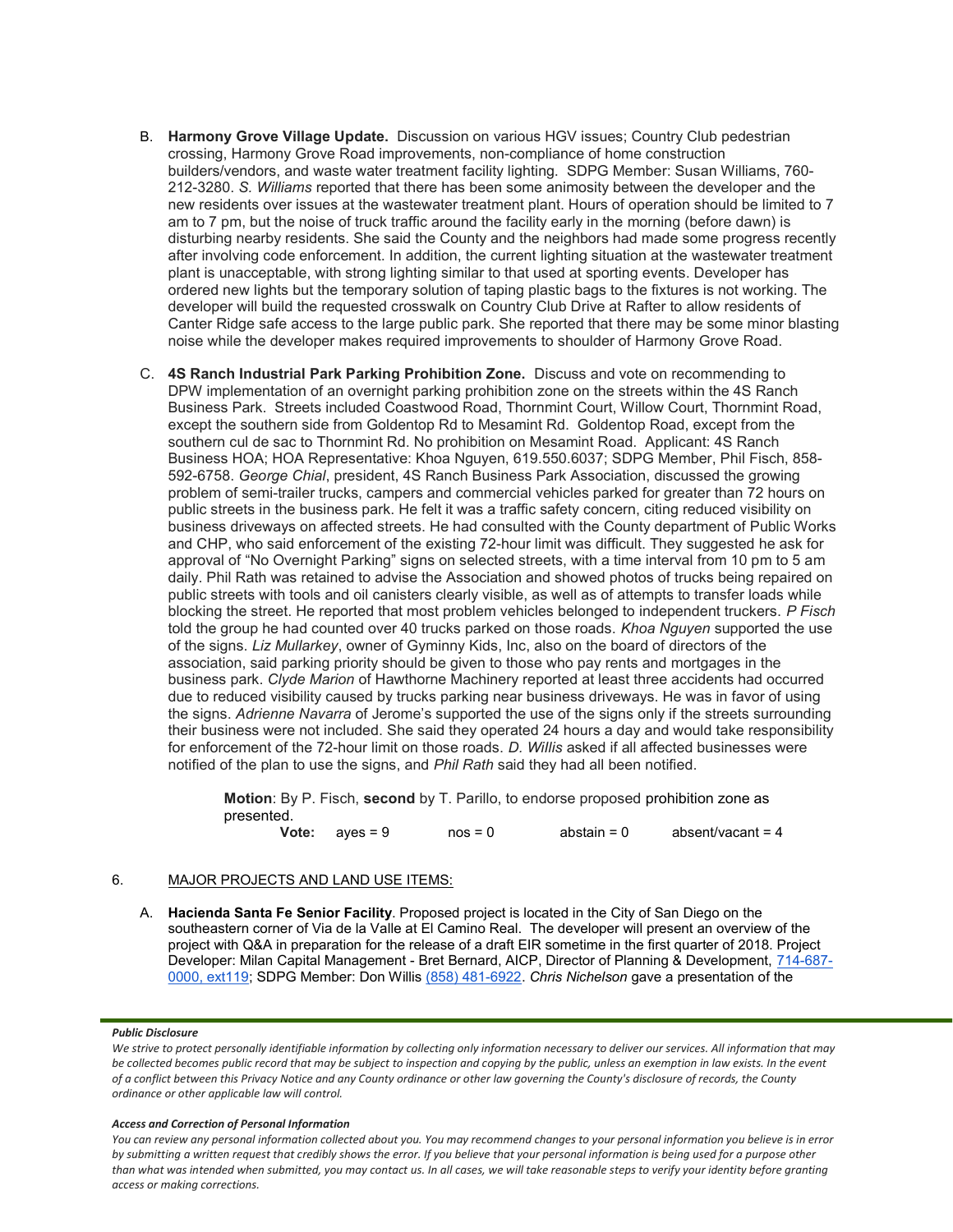proposed 150-room senior housing project on 23-acre site across from Surf Cup Park. More than half the parcel is open space with public trails and native vegetation. Proposed level of care is independent, assisted living, and memory care. D. Willis said the neighbors seemed to like this reduced design better and T Parillo asked that the developer pay attention to the quality of the materials and use muted colors with minimal signage. The applicant said they would use mid-tone earth hues. The project is located in the City of San Diego and the applicant is appearing at the SDPG meetings as a courtesy to their neighbors.

B. PDS2018-AD-18-008 Garage Administrative Permit. Proposed 4,410 sq. ft. vehicle storage garage at 6893 Spyglass Lane, Rancho Santa Fe, CA 92067. Nearest cross street: St. Andrews Road, APN: 303- 060-46-00. Owner: David W. Hearst, 760-861-5881; Applicant's Contact: James Carl, 619-445-1340; PDS Planner: John Leavitt, 858-495-5448; SDPG Member: Steve Thomas, 858-232-8580. Jim Carl of Accel Framing presented the project to remove existing tennis court and replace with 12-car garage. The plan is approved by the HOA and neighbors have no complaints.

> Motion: By D. Dill, second by J. Zagara, to approve as presented. **Vote:**  $aves = 9$   $nos = 0$   $abstain = 0$   $absent/vacant = 4$

- C. PDS2018-MUP-94-022W3 Del Dios East BUN. Minor use permit for a Tier 3 modification cell site upgrade/improvements in Del Dios, located at the corner of Date Lane and Del Dios Hwy, APN 238- 050-02. Owner: Del Dios Mutual Water Company, 760-580-5805; Applicant: Michael Blackwell, 714- 396-8227; PDS Planner: Angelica Truong, 858-495-5421; SDPG Member(s): Don Willis, 858-481- 6922, Nicholas Christenfeld, 760-741-1953. Continued to Aug. 9th
- D. PDS2018-TPM-21266 Fortuna Ranch Road Lot Split. Located at 3615 Fortuna Ranch Road, APN 264-101-50, 2-lot split from a 4.98-acre lot with existing residential house, guest house and farm house. Owner: dasMOD, LLC, 714-507-0799; Applicant's Representative: Christopher Miller, 858-436- 5386; PDS Planner: Lori Radcliffe-Meyers, 858-495-5340; SDPG Member: Doug Dill, 760-420- 7909. Continued to Aug. 9th
- E. PDS2015-TM-5609, PDS2015-ER-15-08-020 RSF Inn Condo Conversions. Possible follow-on vote for the application for 13 existing detached residential condominium conversions located at 7 Royce Drive and Linea del Cielo in Rancho Santa Fe. Vote is regarding the omission (Board Policy I-92) from undergrounding of the existing transmission and distribution overhead utility wires based on the reduction is scale of the project. APN 266-281-04, 268-120-15, 268-120-16, 268-120-17, 268-120- 44, 268-120-45, 268-120-46. Owners: JMIR RSF Inn LLC/JMI Realty LLC 858-259-8212; Applicant's Representative: W. Justin Suiter, 858-259-8212; PDS Planner: Jeff Smyer, 858-495-5438; SDPG Member: Laurel Lemarie 858-756-2835.

**Motion:** B L Lemarie, second by P. Fisch, to support applicant's request for I-92 exception (waiver of requirement to underground overhead utility lines) and recognize that existing condo conversion structures meet the objective of the D designator.

**Vote:**  $a$ yes = 9  $a$  nos = 0  $a$  abstain = 0  $a$  absent/vacant = 4

F. PDS2018-AD-18-012 MacDonald Oversized Accessory Structure. Administrative permit for addition to pool outdoor room and storage space. Located at 5973 Rancho Diegueno Road (cross street – San Dieguito Road) Rancho Santa Fe, CA 92067, APN 302-303-06-00. Applicant's Representative: Mark House, 619-733-7949; PDS Planner: Souphalak Sakdarak, 858-694-3037; SDPG Member: Joe Zagara, 858-756-4211. Mark House, architect for project, gave an overview: design plan would replace existing degraded trellis with enclosed barbecue area and upper observation deck. A waiver would be required for the approximately 530 square foot overage. The decision of the HOA was not yet known. A neighbor, Firouz Memarazadeh, complained that the location and the height of the new structure would impair his view from certain areas in his yard.

> **Motion:** By J. Zagara, **second** by T. Parillo, to approve as presented subject to HOA approval.<br>**Vote:** ayes = 9 mos = 0 abstain = 0 absent/vacant = 4 **Vote:**  $ayes = 9$   $nos = 0$

## Public Disclosure

#### Access and Correction of Personal Information

We strive to protect personally identifiable information by collecting only information necessary to deliver our services. All information that may be collected becomes public record that may be subject to inspection and copying by the public, unless an exemption in law exists. In the event of a conflict between this Privacy Notice and any County ordinance or other law governing the County's disclosure of records, the County ordinance or other applicable law will control.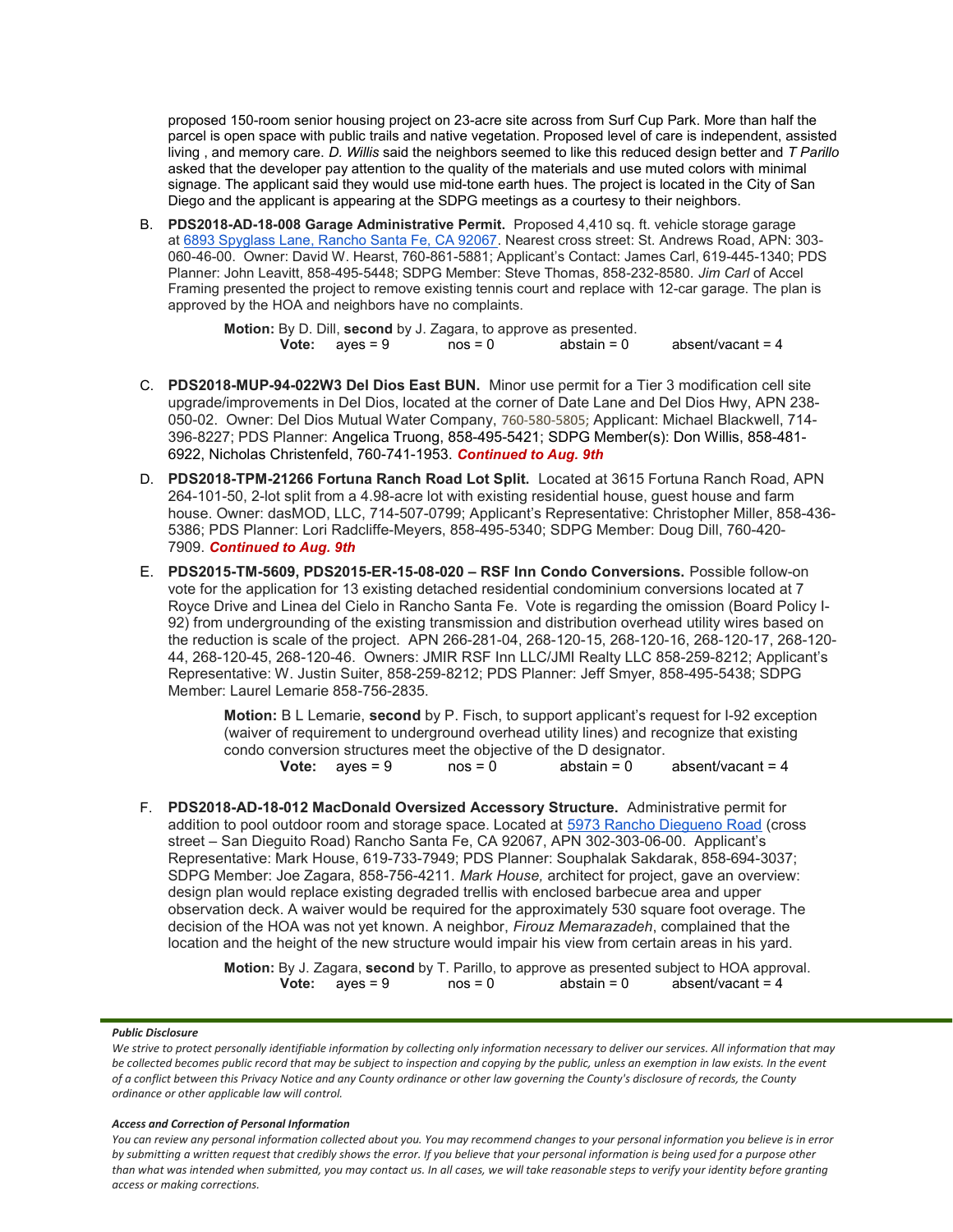# 7. ADMINISTRATIVE MATTERS:

- A. Community Reports S. Williams reports a camp of transients located near HGV.
- **B.** Consideration and comments on circulation mail
- C. Future agenda items and planning
- **D.** Prospective & returning Planning Group members
- E. Supply orders and reimbursement of expenses

Adjourned 10:09 pm

NOTE: The San Dieguito Planning Group currently has one vacancy. If you wish to become a member of the SDPG, please provide the chair with your current resume and plan to attend 2 or 3 meetings in advance of processing your application for membership.

| <b>Future Meeting Dates:</b>                | 8/9/18 | 9/13/1                       | 10/11/18 | 11/8/18          | 12/13/18 | 1/10/19                                                 |
|---------------------------------------------|--------|------------------------------|----------|------------------|----------|---------------------------------------------------------|
| Doug Dill, Chair<br>Tim Parillo, Vice-Chair |        | 760-736-4333<br>415-238-6961 |          | FAX 760-736-4333 |          | e-mail: theddills@att.net<br>e-mail: tparillo@gmail.com |
| Mid Hoppenrath, Secretary                   |        | 760-747-1145                 |          |                  |          | e-mail: midhop@gmail.com                                |

# Appendix

Dear Chair, Vice Chair and Supervisors,

The San Dieguito Planning Group disagrees with the Planning Commission's conclusions regarding the proposed Valiano and Harmony Grove Village South General Plan Amendments. We encourage the Board of Supervisors to vote against both projects for the following summarized reasons, as well as others explained in more detail in the SDPG DEIR Comments and Agenda Recommendation Motions related to Valiano and Harmony Grove Village South GPAs.

 1.) The County General Plan was thoughtfully constructed; the zoning approved for both project areas was not erroneous and reflects the appropriate density for the sites negotiated with neighboring areas. There is no need for a GPA that would award the owner a zoning arbitrage and encourage others to attempt the same rather than buy and develop property needing no zoning density changes.

 The unintended consequences of this GPA-earned zoning arbitrage are that by approving GPAs like this, the County encourages FEWER applications to build in targeted dense zones where land is more expensive and MORE applications to rezone inexpensive, low-density areas. We end up with development exactly contrary to the GP because the economic incentives become reversed.

2.) The County Plan includes sufficient other areas already zoned for such projects in areas the County determined were more appropriate for growth. Although approvals are behind the pace set by the County to achieve planned housing expansion, that does not mean that GPA standards should be lowered to achieve approval objectives. Instead, the County should question why developers are not requesting growth in targeted areas and are instead attempting arbitrage in unapproved areas. (See 1. above.)

## Public Disclosure

#### Access and Correction of Personal Information

We strive to protect personally identifiable information by collecting only information necessary to deliver our services. All information that may be collected becomes public record that may be subject to inspection and copying by the public, unless an exemption in law exists. In the event of a conflict between this Privacy Notice and any County ordinance or other law governing the County's disclosure of records, the County ordinance or other applicable law will control.